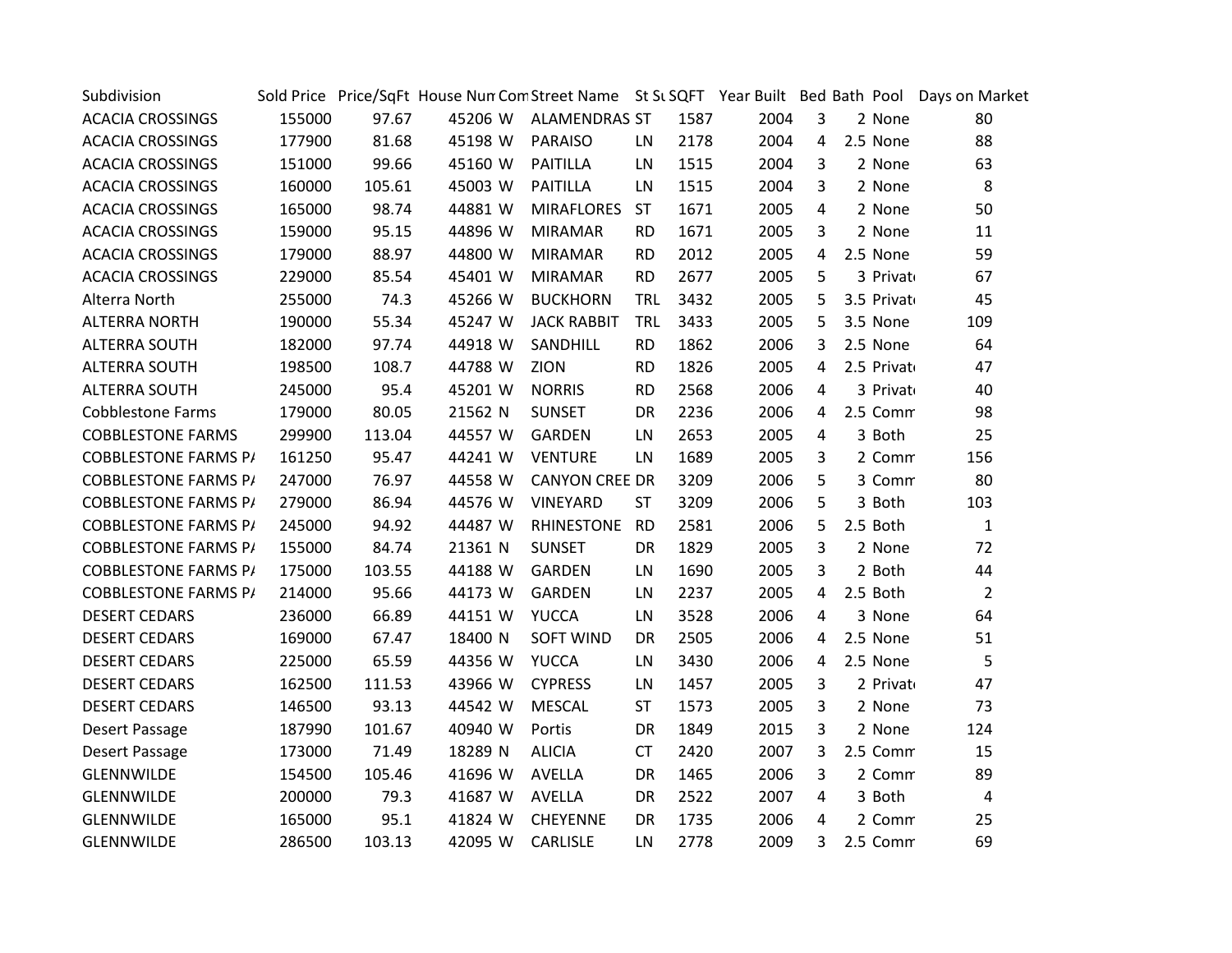| <b>GLENNWILDE</b>       | 165000 | 98.5   | 42596 W | <b>LUCERA</b>     | <b>CT</b>  | 1675     | 2010 | 4              | 2 Comm      | 6              |
|-------------------------|--------|--------|---------|-------------------|------------|----------|------|----------------|-------------|----------------|
| Glennwilde              | 182000 | 82.99  | 18542 N | Jameson           | <b>DR</b>  | 2193     | 2006 | 3              | 2.5 Comm    | 61             |
| Glennwilde              | 285000 | 80.37  | 18976 N | Lariat            | <b>RD</b>  | 3546     | 2008 | 6              | 4 Comm      | 67             |
| <b>GLENNWILDE</b>       | 158000 | 107.84 | 41633 W | <b>CHEYENNE</b>   | <b>CT</b>  | 1465     | 2006 | 3              | 2 Comm      | 33             |
| GLENNWILDE              | 209987 | 88.71  | 42426 W | <b>AVELLA</b>     | DR         | 2367     | 2006 | 4              | 2 Comm      | 204            |
| GLENNWILDE              | 185000 | 113.43 | 42612 W | <b>CAPISTRANO</b> | DR         | 1631     | 2007 | 3              | 2 Comm      | 10             |
| GLENNWILDE              | 175000 | 75.33  | 41911 W | <b>AVELLA</b>     | <b>DR</b>  | 2323     | 2006 | 4              | 2.5 Comm    | 5              |
| <b>GLENNWILDE</b>       | 220000 | 93.97  | 42467 W | <b>CORVALIS</b>   | LN         | 2341     | 2006 | 4              | 2 Comm      | 55             |
| GLENNWILDE              | 198000 | 59.98  | 42577 W | SOMERSET          | DR         | 3301     | 2006 | 4              | 2.8 None    | 37             |
| GLENNWILDE              | 180000 | 73.11  | 41326 W | <b>CAPISTRANO</b> | <b>DR</b>  | 2462     | 2008 | 4              | 2.5 Comm    | 14             |
| GLENNWILDE              | 279900 | 102.27 | 41917 W | CARLISLE          | LN         | 2737     | 2008 | 4              | 2.5 Comm    | 31             |
| <b>Hidden Valley</b>    | 115000 | 66.01  | 48227 W | <b>GAVESTON</b>   | <b>CT</b>  | 1742     | 2002 | 3              | 2 None      | 16             |
| HIDDEN VALLEY ESTATES   | 210000 | 91.54  | 53607 W | <b>MOON DUST</b>  | <b>RD</b>  | 2294     | 2004 | 3              | 2 None      | 9              |
| HOMESTEAD               | 179900 | 97.61  | 41162 W | <b>HAYDEN</b>     | DR         | 1843     | 2010 | 3              | 2 None      | 32             |
| Homestead               | 225800 | 74.1   | 40833 W | <b>NOVAK</b>      | LN         | 3047     | 2007 | 4              | 2.5 None    | 59             |
| HOMESTEAD NORTH         | 170000 | 80.65  | 40328 W | <b>ROBBINS</b>    | DR         | 2108     | 2007 | 4              | 2.5 None    | 53             |
| <b>HOMESTEAD NORTH</b>  | 219000 | 104.43 | 41363 W | <b>GANLEY</b>     |            | WAY 2097 | 2017 | 3              | 2 None      | 80             |
| HOMESTEAD NORTH         | 209000 | 109.08 | 41114 W | <b>GANLEY</b>     |            | WAY 1916 | 2017 | 4              | 2.5 None    | 30             |
| <b>HOMESTEAD NORTH</b>  | 189125 | 110.47 | 41137 W | <b>GANLEY</b>     |            | WAY 1712 | 2017 | $\overline{4}$ | 2 None      | 66             |
| <b>HOMESTEAD NORTH</b>  | 179900 | 115.91 | 20446 N | <b>MAC NEIL</b>   | <b>ST</b>  | 1552     | 2016 | 3              | 2 None      | 6              |
| HOMESTEAD NORTH         | 187000 | 73.94  | 40289 W | <b>COLTIN</b>     |            | WAY 2529 | 2008 | 3              | 2.5 None    | 78             |
| <b>HOMESTEAD NORTH</b>  | 265000 | 89.13  | 20819 N | <b>ALEXIS</b>     | AVE        | 2973     | 2006 | 4              | 2.5 Private | 42             |
| HOMESTEAD NORTH         | 154000 | 105.91 | 41275 W | <b>PRYOR</b>      | LN         | 1454     | 2006 | 4              | 2 None      | $\mathbf{1}$   |
| <b>HOMESTEAD NORTH</b>  | 269900 | 106.68 | 40907 W | <b>HOPPER</b>     | DR         | 2530     | 2008 | 3              | 2 Privato   | $\overline{4}$ |
| <b>HOMESTEAD NORTH</b>  | 355000 | 82.27  | 40955 W | <b>HOPPER</b>     | DR         | 4315     | 2007 | 4              | 2.5 Private | 24             |
| Maricopa Meadows        | 185000 | 61.58  | 46058 W | Sky               | LN         | 3004     | 2006 | 4              | 2.5 None    | 37             |
| Maricopa Meadows        | 202500 | 63.98  | 18704 N | <b>SMITH</b>      | <b>DR</b>  | 3165     | 2005 | 4              | 2.5 None    | 95             |
| Maricopa Meadows        | 165500 | 86.01  | 45496 W | <b>GUILDER</b>    | <b>AVE</b> | 1924     | 2007 | 3              | 2 None      | 113            |
| Maricopa Meadows        | 152900 | 91.67  | 45650 W | Rainbow           | DR         | 1668     | 2007 | 3              | 2 None      | 56             |
| <b>MARICOPA MEADOWS</b> | 134900 | 90.78  | 46003 W | <b>HOLLY</b>      | DR         | 1486     | 2006 | 3              | 2 None      | 3              |
| MARICOPA MEADOWS        | 165000 | 90.7   | 18473 N | MILLER            |            | WAY 1819 | 2005 | 4              | 3 None      | 38             |
| <b>MARICOPA MEADOWS</b> | 265000 | 83.7   | 46159 W | AMSTERDAM         | <b>RD</b>  | 3166     | 2005 | 5              | 2.5 None    | 128            |
| <b>MARICOPA MEADOWS</b> | 210000 | 56.11  | 19165 N | <b>MILLER</b>     |            | WAY 3742 | 2006 | 5              | 2.5 Private | $\mathbf{1}$   |
| <b>MARICOPA MEADOWS</b> | 140000 | 103.62 | 46094 W | LONG              |            | WAY 1351 | 2005 | 3              | 2 None      | 13             |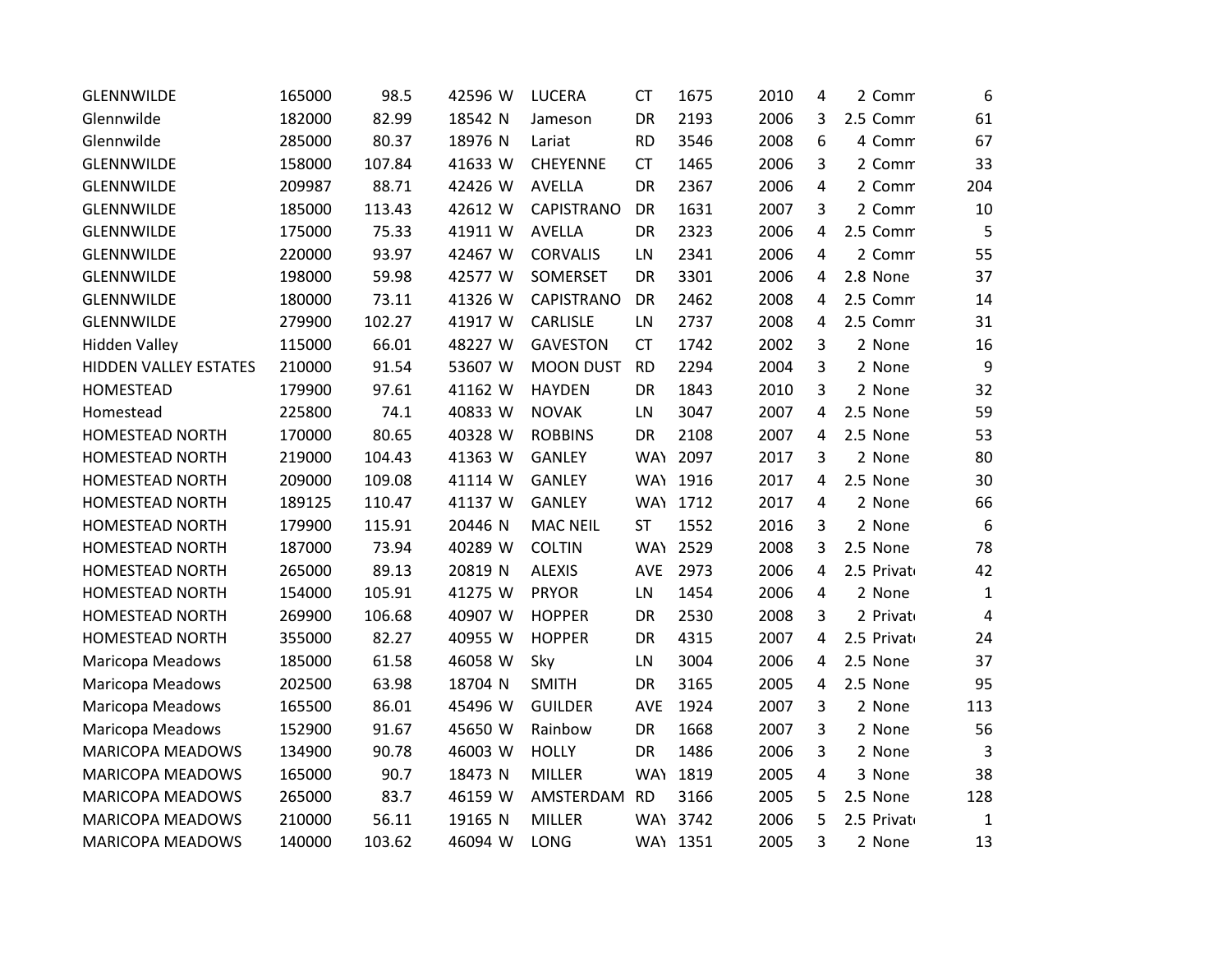| <b>MARICOPA MEADOWS</b> | 160000 | 118.43 | 19493 N | <b>MILLER</b>          |           | WAY 1351 | 2004 | 3              | 2 Privato   | 24             |
|-------------------------|--------|--------|---------|------------------------|-----------|----------|------|----------------|-------------|----------------|
| <b>MARICOPA MEADOWS</b> | 147900 | 102.14 | 46066 W | WINDMILL               | DR        | 1448     | 2005 | 4              | 2 None      | 3              |
| <b>MARICOPA MEADOWS</b> | 219850 | 80.09  | 45489 W | <b>TULIP</b>           | LN        | 2745     | 2007 | 5              | 3 Privato   | 26             |
| <b>MARICOPA MEADOWS</b> | 199500 | 72.68  | 45451 W | <b>DIRK</b>            | ST        | 2745     | 2004 | 5              | 2.5 None    | 75             |
| <b>MARICOPA MEADOWS</b> | 153000 | 95.62  | 18641 N | <b>MADISON</b>         | <b>RD</b> | 1600     | 2007 | 4              | 2 None      | 43             |
| PALO BREA               | 249900 | 60.7   | 44075 W | PALO ABETO             | DR        | 4117     | 2006 | 4              | 4 None      | 9              |
| PAPAGO BUTTE            | 175000 | 108.7  | 49005 W | <b>JULIE</b>           | LN        | 1610     | 1996 | 3              | 2 None      | 386            |
| PAPAGO BUTTE            | 75000  | 83.33  | 10520 N | <b>MARCI</b>           | LN        | 900      | 2000 | 2              | 1 None      | 227            |
| <b>PROVINCE</b>         | 267000 | 109.25 | 42784 W | <b>WHISPERING VLN</b>  |           | 2444     | 2007 | 3              | 3 Comm      | 246            |
| <b>PROVINCE</b>         | 240000 | 119.82 | 42975 W | MORNING DO'LN          |           | 2003     | 2006 | 3              | 3 None      | 101            |
| Province                | 218800 | 126.84 | 41643 W | Caliente               | DR        | 1725     | 2016 | $\overline{2}$ | 2 Comm      | 223            |
| <b>PROVINCE</b>         | 400000 | 126.06 | 42463 W | <b>BLUE SUEDE SILN</b> |           | 3173     | 2006 | 4              | 4 Comm      | 441            |
| <b>PROVINCE</b>         | 230000 | 130.45 | 20766 N | Enchantment PAS: 1763  |           |          | 2003 | 2              | 2 Comm      | 150            |
| <b>PROVINCE</b>         | 161500 | 135.25 | 42470 W | JAWBREAKER DR          |           | 1194     | 2004 | $\mathbf{1}$   | 2 Comm      | 210            |
| RANCHO EL DORADO        | 257500 | 99.53  | 43630 W | <b>BRAVO</b>           | <b>CT</b> | 2587     | 2003 | 4              | 3 Privato   | 77             |
| RANCHO EL DORADO        | 213900 | 111.46 | 43927 W | <b>COLBY</b>           | DR        | 1919     | 2002 | 3              | 2.5 Privato | 30             |
| RANCHO EL DORADO        | 208000 | 90.63  | 44005 W | <b>WADE</b>            | <b>DR</b> | 2295     | 2002 | 4              | 2.5 Privato | 8              |
| RANCHO EL DORADO        | 348000 | 88.01  | 22050 N | DESERT PARK CT         |           | 3954     | 2003 | 5              | 3 Privato   | 65             |
| RANCHO EL DORADO        | 380000 | 96.05  | 43304 W | LITTLE                 | DR        | 3956     | 2002 | 5              | 3 Privato   | 42             |
| RANCHO EL DORADO        | 158000 | 63.2   | 41639 W | WARREN                 | LN        | 2500     | 2004 | 3              | 2.5 None    | 24             |
| RANCHO EL DORADO        | 325000 | 113.52 | 42683 W | <b>BRAVO</b>           | DR        | 2863     | 2005 | 3              | 2.5 Privato | 38             |
| RANCHO EL DORADO        | 158000 | 112.78 | 42514 W | <b>DESERT FAIRW DR</b> |           | 1401     | 2003 | 3              | 2 None      | 52             |
| RANCHO EL DORADO        | 150000 | 101.48 | 42346 W | <b>HILLMAN</b>         | DR        | 1478     | 2003 | 3              | 2 None      | $\mathbf 0$    |
| RANCHO EL DORADO        | 180000 | 82.37  | 42347 W | <b>HILLMAN</b>         | DR        | 2185     | 2002 | 4              | 2.5 None    | 38             |
| RANCHO EL DORADO        | 167500 | 92.03  | 42635 W | <b>HILLMAN</b>         | DR        | 1820     | 2003 | 3              | 2.5 None    | 69             |
| RANCHO EL DORADO        | 153500 | 103.64 | 41556 W | <b>HILLMAN</b>         | DR        | 1481     | 2003 | 3              | 2 None      | 5              |
| RANCHO EL DORADO        | 143000 | 126.77 | 42562 W | <b>COLBY</b>           | DR        | 1128     | 2003 | 3              | 2 None      | 36             |
| RANCHO EL DORADO        | 167000 | 97.43  | 21368 N | <b>HOWELL</b>          | DR        | 1714     | 2004 | 3              | 2.5 None    | 105            |
| Rancho El Dorado        | 168000 | 99.76  | 42780 W | <b>VENTURE</b>         | <b>RD</b> | 1684     | 2002 | 3              | 2 None      | $\overline{7}$ |
| Rancho El Dorado        | 155000 | 87.71  | 42515 W | <b>HALL</b>            | DR        | 1767     | 2004 | 3              | 2 None      | 95             |
| RANCHO EL DORADO        | 170500 | 116.86 | 42347 W | SUNLAND                | DR        | 1459     | 2003 | 3              | 2 Privato   | $\overline{4}$ |
| RANCHO EL DORADO        | 163000 | 76.23  | 42255 W | <b>CHAMBERS</b>        | DR        | 2138     | 2004 | 4              | 2.5 None    | 101            |
| RANCHO EL DORADO        | 225000 | 98.38  | 22362 N | <b>REIS</b>            | <b>DR</b> | 2287     | 2005 | 4              | 2 None      | 49             |
| RANCHO EL DORADO        | 255000 | 110.29 | 21850 N | VAN LOO                | DR        | 2312     | 2003 | 4              | 2 Privato   | 46             |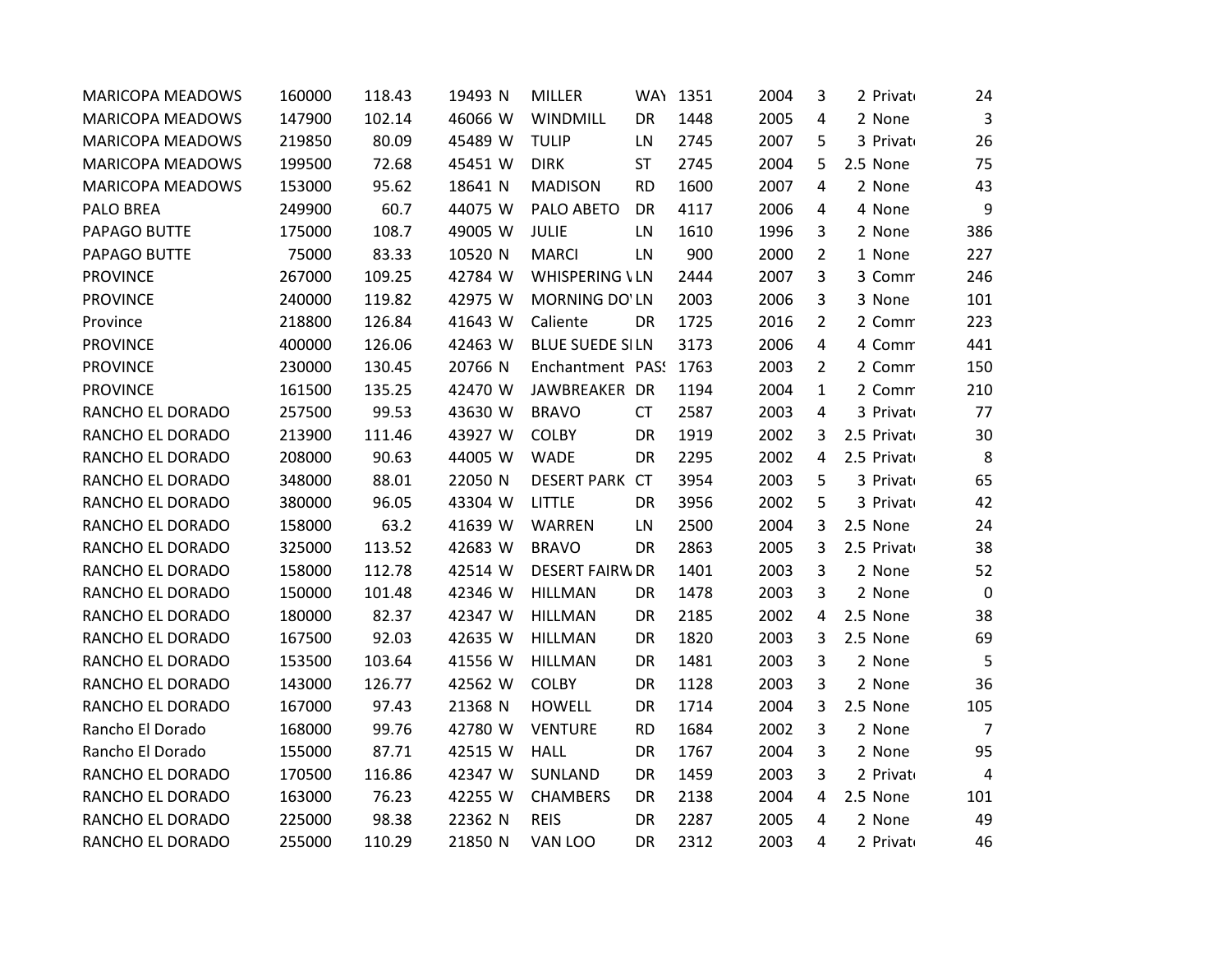| RANCHO EL DORADO        | 255000 | 86.64  | 42488 W | <b>VENTURE</b>   | <b>RD</b> | 2943 | 2003 | 4              | 3 Privato   | 77             |
|-------------------------|--------|--------|---------|------------------|-----------|------|------|----------------|-------------|----------------|
| RANCHO EL DORADO        | 240000 | 111.57 | 42764 W | <b>VENTURE</b>   | <b>RD</b> | 2151 | 2006 | 3              | 2 Privato   | 17             |
| RANCHO EL DORADO        | 162000 | 96.19  | 42581 W | <b>BUNKER</b>    | DR        | 1684 | 2003 | 3              | 2 None      | 26             |
| Rancho El Dorado        | 271000 | 102.57 | 21313 N | SALLY            | DR        | 2642 | 2003 | 4              | 3 Privato   | $\overline{2}$ |
| Rancho El Dorado        | 203000 | 111.47 | 21716 N | <b>Bradford</b>  | DR        | 1821 | 2012 | 4              | 2 None      | 84             |
| RANCHO EL DORADO        | 179900 | 83.44  | 41991 W | <b>MICHAELS</b>  | DR        | 2156 | 2005 | 4              | 2.5 None    | 84             |
| RANCHO EL DORADO        | 169000 | 100.29 | 42529 W | <b>HALL</b>      | DR        | 1685 | 2004 | 3              | 2 None      | $\overline{7}$ |
| RANCHO EL DORADO        | 165000 | 97.05  | 41243 W | <b>PARKHILL</b>  | DR        | 1700 | 2009 | 3              | 2.5 None    | $\overline{4}$ |
| RANCHO EL DORADO        | 160000 | 108.84 | 41381 W | <b>PARKHILL</b>  | DR        | 1470 | 2008 | 4              | 2 None      | 20             |
| RANCHO EL DORADO        | 249000 | 75.32  | 40809 W | <b>CHAMBERS</b>  | DR        | 3306 | 2009 | 5              | 3 None      | 71             |
| RANCHO EL DORADO        | 290000 | 102.76 | 22267 N | <b>REINBOLD</b>  | DR        | 2822 | 2005 | 4              | 2.5 None    | 156            |
| RANCHO EL DORADO        | 350000 | 86.07  | 21839 N | <b>GREENWAY</b>  | DR        | 4066 | 2002 | 5              | 3.5 Privato | 527            |
| RANCHO EL DORADO        | 225500 | 74.74  | 21712 N | <b>BACKUS</b>    | DR        | 3017 | 2005 | 5              | 3 None      | 30             |
| RANCHO EL DORADO        | 211000 | 76.78  | 21341 N | <b>DIAMOND</b>   | DR        | 2748 | 2009 | 4              | 2.5 None    | 151            |
| RANCHO EL DORADO        | 265000 | 80.42  | 40887 W | <b>CHAMBERS</b>  | DR        | 3295 | 2012 | 5              | 3 Privato   | 15             |
| RANCHO EL DORADO LO     | 162000 | 126.86 | 43773 W | <b>COLBY</b>     | DR        | 1277 | 2002 | 3              | 2 Privato   | 44             |
| Rancho El Dorado lot 16 | 149900 | 106.54 | 42446 W | <b>CHAMBERS</b>  | DR        | 1407 | 2005 | $\overline{2}$ | 2 None      | 17             |
| RANCHO MIRAGE ESTATI    | 245500 | 70.4   | 38088 W | MONTSERRAT ST    |           | 3487 | 2008 | 5              | 3.5 Privato | 59             |
| RANCHO MIRAGE ESTATI    | 155000 | 98.03  | 38215 W | SANTA CLARA AVE  |           | 1581 | 2008 | 3              | 2 None      | 42             |
| RANCHO MIRAGE ESTATI    | 214000 | 106.09 | 37826 W | OLIVO            | ST        | 2017 | 2008 | $\overline{4}$ | 2 None      | 49             |
| RANCHO MIRAGE ESTATI    | 179900 | 115.91 | 38119 W | <b>ISABELLA</b>  | LN        | 1552 | 2017 | 3              | 2 None      | 30             |
| RANCHO MIRAGE ESTATI    | 171900 | 123.76 | 38133 W | <b>ISABELLA</b>  | LN        | 1389 | 2017 | 3              | 2 None      | 11             |
| RANCHO MIRAGE ESTATI    | 191900 | 104.41 | 38139 W | SAN CAPISTRA AVE |           | 1838 | 2017 | 3              | 2 None      | 38             |
| RANCHO MIRAGE ESTATI    | 191900 | 104.41 | 38105 W | <b>ISABELLA</b>  | LN        | 1838 | 2017 | 3              | 2 None      | 21             |
| RANCHO MIRAGE ESTATI    | 176900 | 113.98 | 38149 W | <b>ISABELLA</b>  | LN        | 1552 | 2017 | 3              | 2 None      | 30             |
| RANCHO MIRAGE ESTATI    | 180900 | 116.56 | 38170 W | SAN CAPISTRA AVE |           | 1552 | 2017 | 3              | 2 None      | 22             |
| SANTA ROSA SPRINGS      | 162900 | 108.96 | 42297 W | <b>LUNAR</b>     | <b>ST</b> | 1495 | 2006 | 3              | 2 None      | 45             |
| SANTA ROSA SPRINGS      | 144000 | 109.83 | 17263 N | <b>ROSA</b>      | DR        | 1311 | 2008 | 2              | 2 None      | 35             |
| <b>SENITA</b>           | 283900 | 72.77  | 43795 W | <b>MARICOPA</b>  | AVE       | 3901 | 2005 | $\overline{7}$ | 4 Privato   | 28             |
| <b>SENITA</b>           | 179700 | 74.13  | 19192 N | <b>BRADEN</b>    | <b>RD</b> | 2424 | 2005 | 4              | 2.5 None    | 25             |
| <b>SENITA</b>           | 167000 | 91.96  | 42774 W | <b>RAYNON</b>    | <b>ST</b> | 1816 | 2007 | 3              | 2 None      | 93             |
| <b>SENITA</b>           | 155000 | 77.07  | 19394 N | <b>BRADEN</b>    | <b>RD</b> | 2011 | 2005 | 3              | 2.5 None    | 16             |
| <b>SENITA</b>           | 174900 | 96.26  | 18927 N | LELAND           | <b>RD</b> | 1817 | 2006 | 3              | 2 None      | 21             |
| <b>SENITA</b>           | 160000 | 72     | 18806 N | LOUSANDRA        | <b>DR</b> | 2222 | 2005 | 5              | 3 None      | 50             |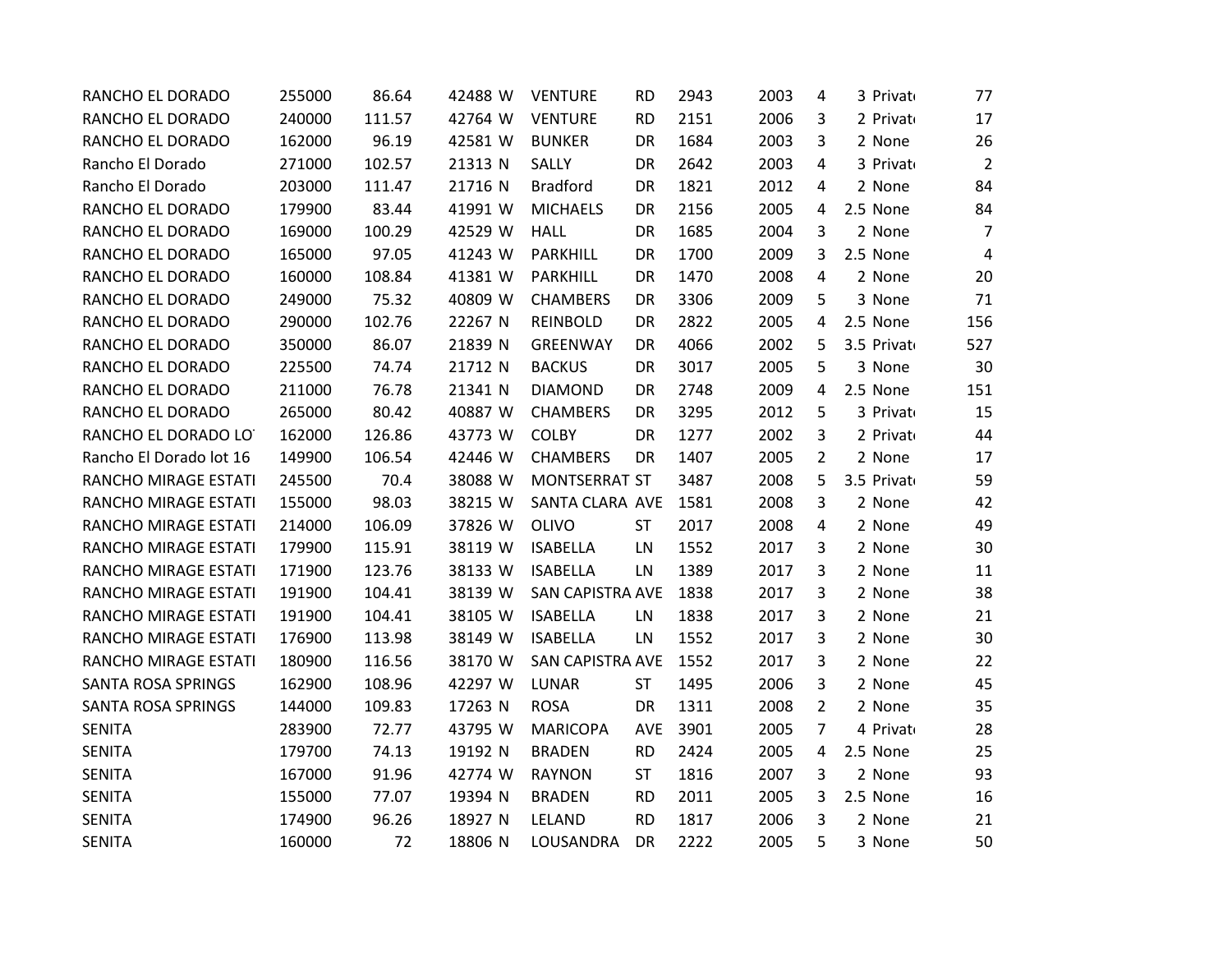| <b>SENITA</b>                | 110000 | 48.35  | 43299 W | <b>ELIZABETH</b>      | <b>AVE</b> | 2275     | 2006 | 4 | 2.5 None    | $\overline{2}$ |
|------------------------------|--------|--------|---------|-----------------------|------------|----------|------|---|-------------|----------------|
| <b>SENITA</b>                | 220000 | 67.65  | 43252 W | <b>WILD HORSE</b>     | <b>TRL</b> | 3252     | 2006 | 5 | 3 None      | 46             |
| <b>SENITA</b>                | 199000 | 61.19  | 19443 N | <b>TOYA</b>           | ST         | 3252     | 2007 | 4 | 3 None      | 126            |
| <b>SENITA</b>                | 164900 | 90.75  | 18404 N | COMET                 | TRL        | 1817     | 2007 | 3 | 2 None      | 5              |
| <b>SENITA</b>                | 160000 | 68.11  | 43448 W | <b>WILD HORSE</b>     | <b>TRL</b> | 2349     | 2007 | 3 | 2 None      | 20             |
| <b>SENITA</b>                | 265000 | 67.93  | 43398 W | <b>WILD HORSE</b>     | <b>TRL</b> | 3901     | 2007 | 6 | 4 Privato   | 35             |
| <b>SENITA</b>                | 179999 | 76.62  | 42829 W | <b>MAGNOLIA</b>       | <b>RD</b>  | 2349     | 2007 | 4 | 2 None      | 207            |
| <b>SENITA</b>                | 168000 | 44.97  | 19252 N | <b>IBIS</b>           |            | WAY 3736 | 2008 | 5 | 2.1 None    | 90             |
| Senita                       | 172500 | 79.57  | 42993 W | Wild Horse            | TRL        | 2168     | 2007 | 3 | 2 None      | 64             |
| Smith Farms                  | 150000 | 83.19  | 40270 W | <b>HELEN</b>          | <b>CT</b>  | 1803     | 2006 | 3 | 2.5 Comm    | 77             |
| <b>SMITH FARMS</b>           | 159900 | 85.69  | 40238 W | <b>MOLLY</b>          | LN         | 1866     | 2013 | 3 | 2.5 Comm    | $\mathbf{3}$   |
| <b>SMITH FARMS</b>           | 189000 | 84.45  | 40314 W | <b>DENNIS</b>         | LN         | 2238     | 2006 | 4 | 2 Comm      | 84             |
| <b>SMITH FARMS</b>           | 175995 | 78.08  | 40374 W | <b>MOLLY</b>          | LN         | 2254     | 2013 | 4 | 2.5 Comm    | 75             |
| <b>SMITH FARMS</b>           | 153500 | 90.02  | 18371 N | <b>CELIS</b>          | <b>ST</b>  | 1705     | 2007 | 3 | 2 Comm      | 5              |
| SORRENTO                     | 227000 | 106.32 | 36948 W | <b>GIALLO</b>         | LN         | 2135     | 2012 | 3 | 2 Privato   | 37             |
| SORRENTO                     | 152000 | 75.54  | 17936 N | LETTERE               | <b>CIR</b> | 2012     | 2008 | 4 | 2 None      | $\mathbf 0$    |
| SORRENTO                     | 150000 | 98.94  | 37222 W | <b>AMALFI</b>         | <b>AVE</b> | 1516     | 2007 | 4 | 2 None      | 1              |
| SORRENTO                     | 142000 | 129.92 | 36782 W | <b>MONDRAGON LN</b>   |            | 1093     | 2008 | 2 | 2 None      | 76             |
| THUNDERBIRD FARMS CI         | 200000 | 148.81 | 49960 W | <b>MOCKINGBIRE LN</b> |            | 1344     | 1998 | 3 | 1.8 Privato | 101            |
| Tortosa                      | 210000 | 53.73  | 19048 N | <b>SAN JUAN</b>       | <b>ST</b>  | 3908     | 2006 | 6 | 4 None      | 52             |
| Tortosa                      | 167500 | 97.55  | 36099 W | Vera Cruz             | DR         | 1717     | 2007 | 3 | 2 None      | 4              |
| Tortosa                      | 165000 | 86.39  | 36510 W | ALHAMBRA              | <b>ST</b>  | 1910     | 2006 | 4 | 2 None      | 3              |
| <b>TORTOSA</b>               | 194000 | 79.57  | 36024 W | <b>COSTA BLANC/DR</b> |            | 2438     | 2007 | 5 | 2.5 None    | 13             |
| <b>TORTOSA</b>               | 157500 | 108.77 | 19351 N | <b>IBIZA</b>          | LN         | 1448     | 2006 | 4 | 2 None      | 41             |
| <b>TORTOSA</b>               | 193000 | 67.95  | 35845 W | <b>MARIN</b>          | AVE        | 2840     | 2006 | 5 | 3 None      | 36             |
| <b>TORTOSA</b>               | 176000 | 74.48  | 36380 W | ALHAMBRA              | <b>ST</b>  | 2363     | 2006 | 4 | 2.5 None    | 66             |
| <b>TORTOSA</b>               | 147000 | 100.06 | 20236 N | <b>TOLEDO</b>         | <b>AVE</b> | 1469     | 2007 | 3 | 2 None      | 40             |
| <b>VILLAGES</b>              | 230000 | 77.02  | 44284 W | <b>BAILEY</b>         | DR         | 2986     | 2012 | 4 | 2.5 Comm    | 35             |
| Villages                     | 197000 | 88.22  | 20326 N | Pepka                 | DR         | 2233     | 2006 | 4 | 2 Comm      | 98             |
| <b>VILLAGES AT RANCHO EL</b> | 299000 | 69.42  | 20226 N | <b>MADISON</b>        | DR         | 4307     | 2006 | 4 | 2.5 Both    | 132            |
| VILLAGES AT RANCHO EL        | 297025 | 75.1   | 43195 W | MCCLELLAND            | <b>DR</b>  | 3955     | 2005 | 5 | 3 Both      | 152            |
| <b>VILLAGES AT RANCHO EL</b> | 214990 | 99.07  | 44344 W | <b>BAILEY</b>         | DR         | 2170     | 2014 | 4 | 3 None      | 60             |
| <b>VILLAGES AT RANCHO EL</b> | 181000 | 78.56  | 44007 W | SNOW                  | <b>DR</b>  | 2304     | 2004 | 4 | 2.5 Comm    | $\overline{2}$ |
| <b>VILLAGES AT RANCHO EL</b> | 205000 | 90.46  | 43993 W | <b>LINDGREN</b>       | <b>DR</b>  | 2266     | 2005 | 4 | 3 Both      | 4              |